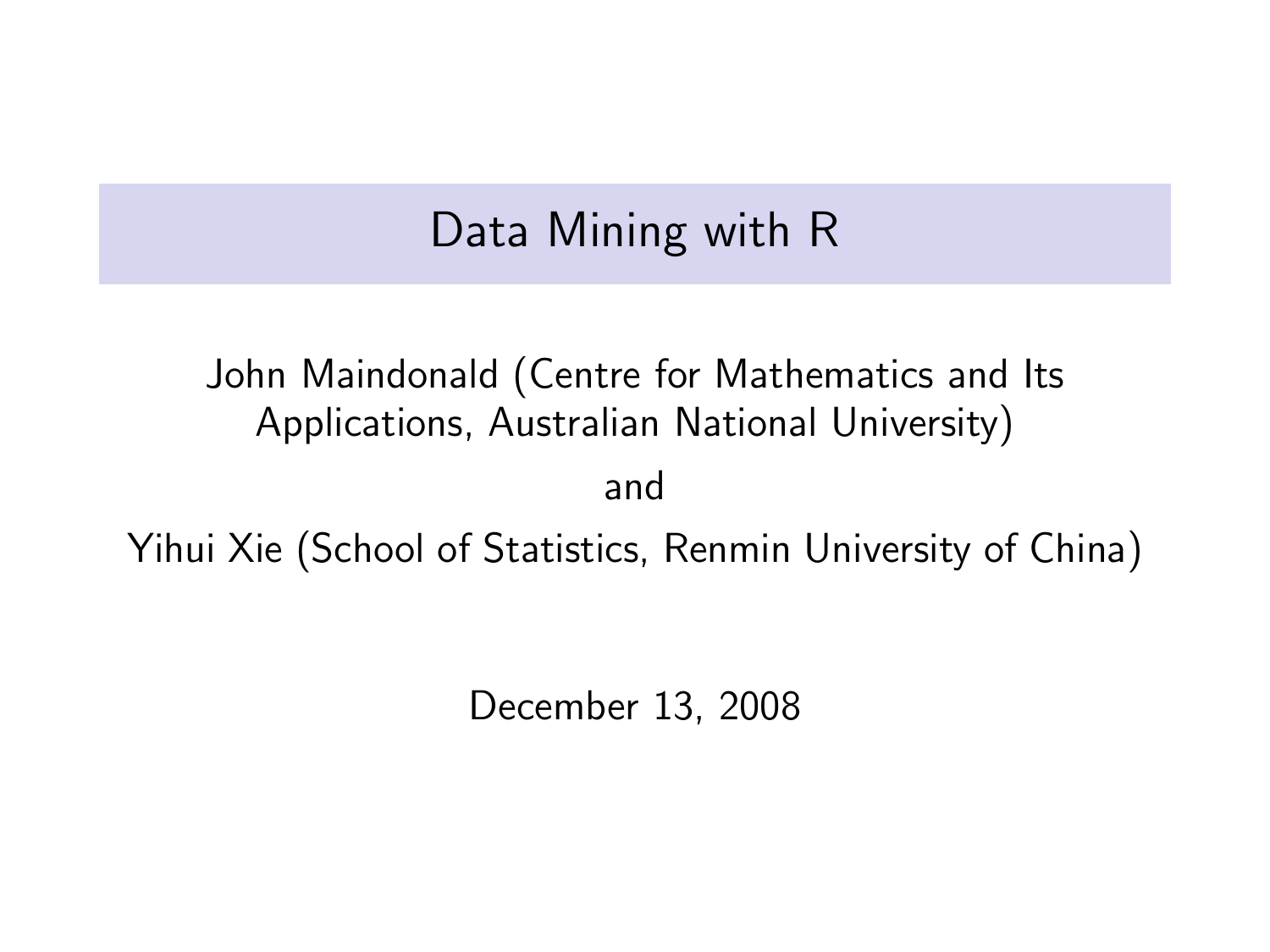# Data Mining Motivations and Emphases

- $\triangleright$  "Big Data", the challenge of analyzing data sets of unprecedented size, perhaps collected automatically.
	- $\triangleright$  The term "Big Data" is mildly ironic, tilting a bit at the overblown use of this phrase in Weiss and Indurkhya  $(1998)^{1}$ .
- $\blacktriangleright$  New types of data
	- $\triangleright$  Web pages, images
- $\triangleright$  New algorithms (analysis methods, models?)
	- $\triangleright$  Note especially trees and tree ensembles, (NB random forests of which many data miners seem unaware), boosting methods, support vector machines (SVMs), and neural nets.
- $\blacktriangleright$  Automation.
- $\triangleright$  Machine Learning and Statistical Learning have somewhat similar motivations and emphases to data mining.

<sup>1</sup>Predictive Data Mining, Morgan Kaufmann 1997.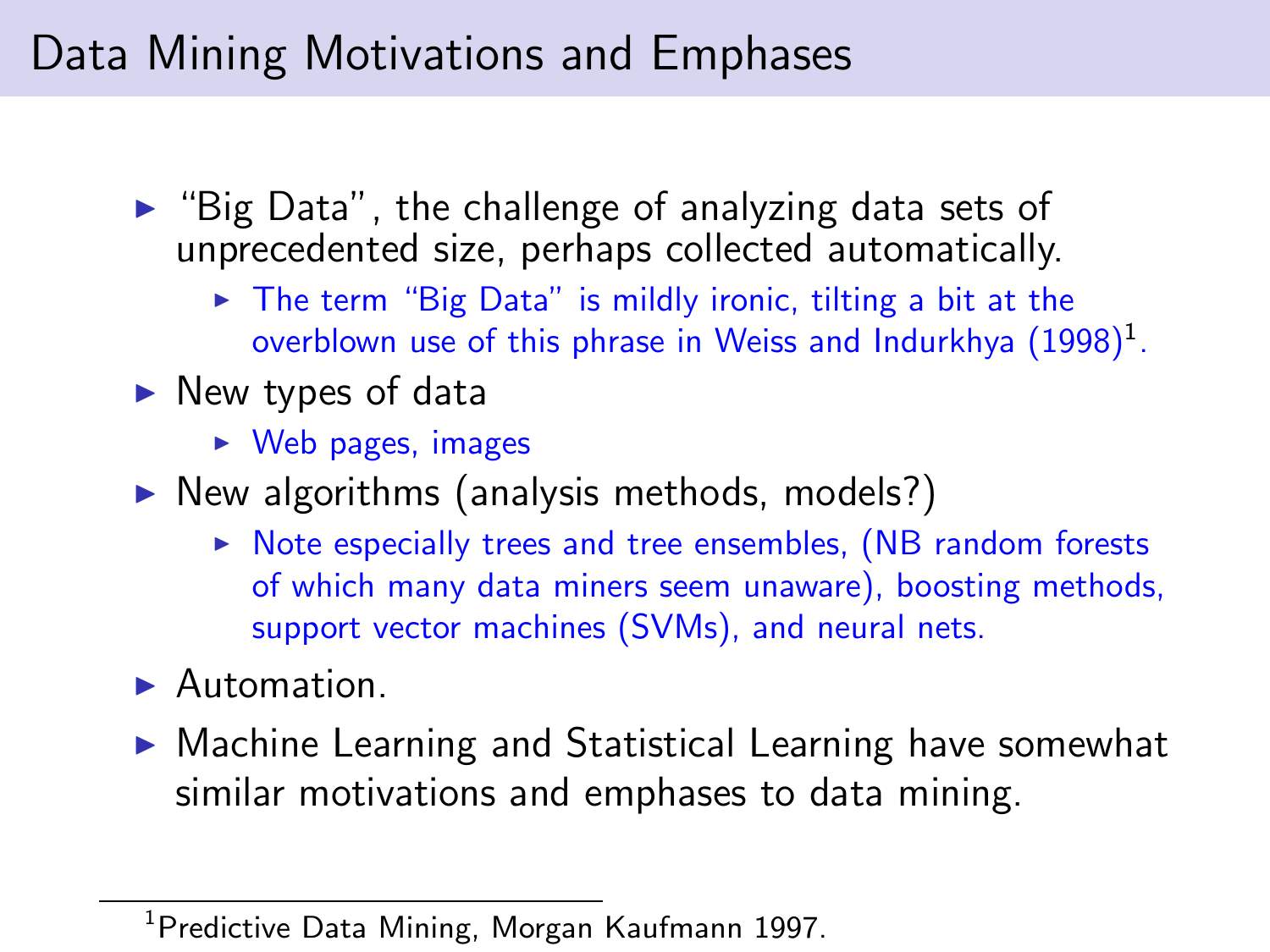### An Example – the Forensic Glass Dataset

We require a rule to predict the type of any new piece of glass.

| Type of glass       | Short name (number of samples) |
|---------------------|--------------------------------|
| <b>Window float</b> | <b>WinF</b> (70)               |
| Window non-float    | <b>WinNF</b> (76)              |
| Vehicle window      | Veh (17)                       |
| Containers          | Con $(13)$                     |
| <b>Tableware</b>    | Tabl(9)                        |
| <b>Headlamps</b>    | Head $(29)$                    |
|                     |                                |

The data consist of 214 rows  $\times$  10 columns.

Variables are  $RI = Refractive index$  Na = sodium  $\binom{0}{0}$  Mg = manganese  $A1 =$  aluminium  $S1 =$  silicon  $K =$  potassium  $Ca =$ calcium Ba = barium Fe = iron  $type = type of glass$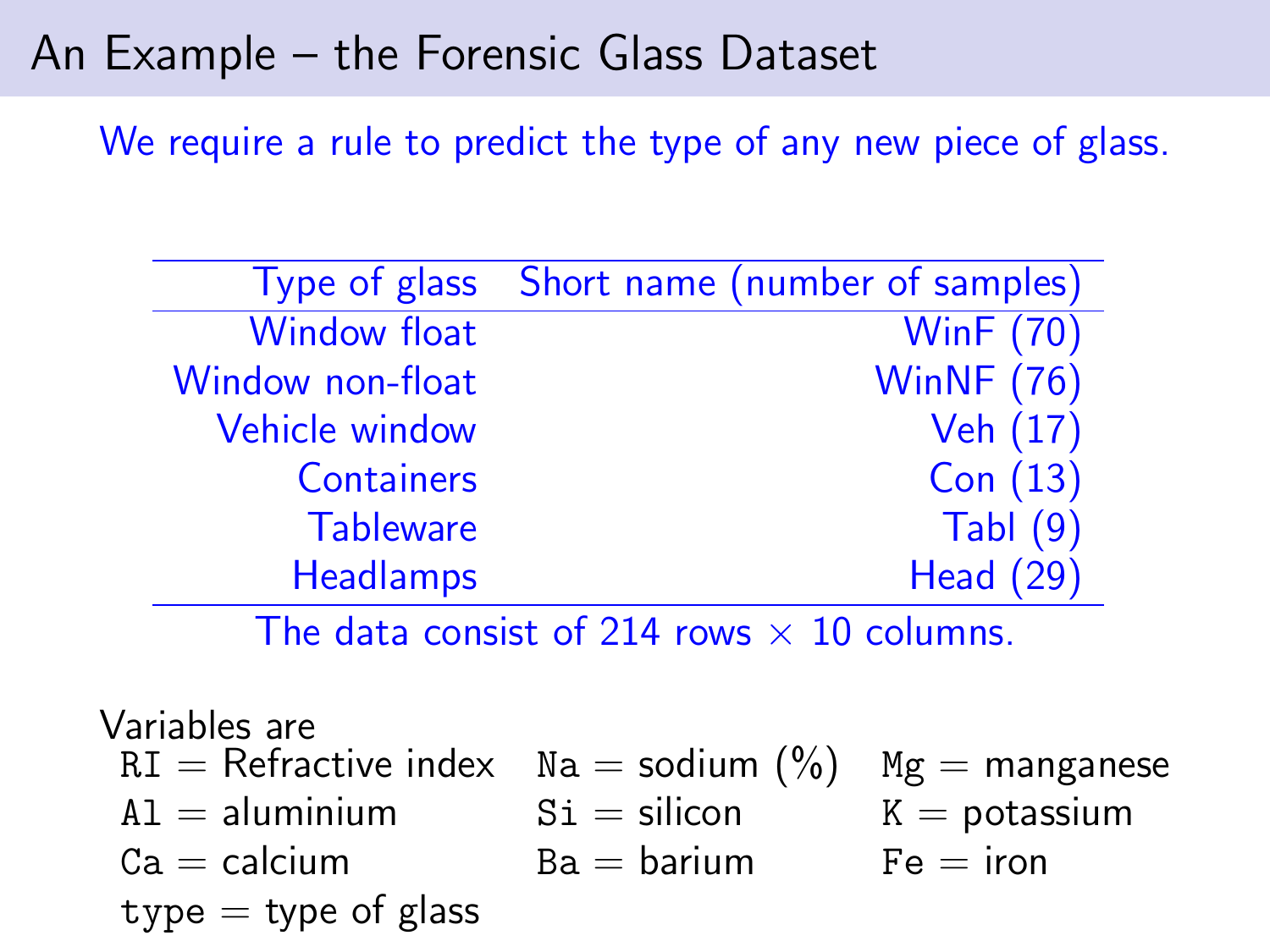This tree is too simple to give accurate predictions

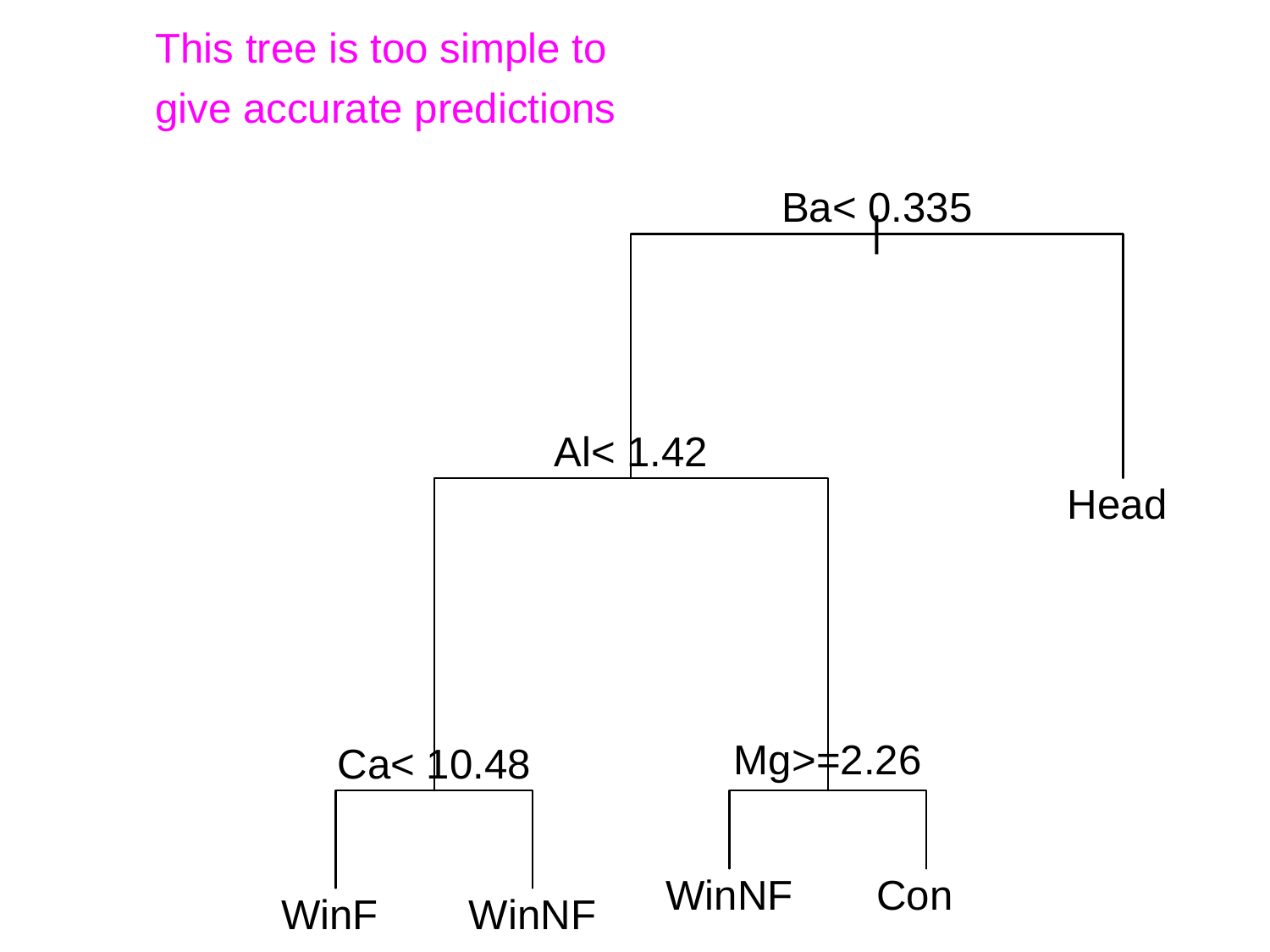#### Random forests – A Forest of Trees!



Each tree has one vote; the majority wins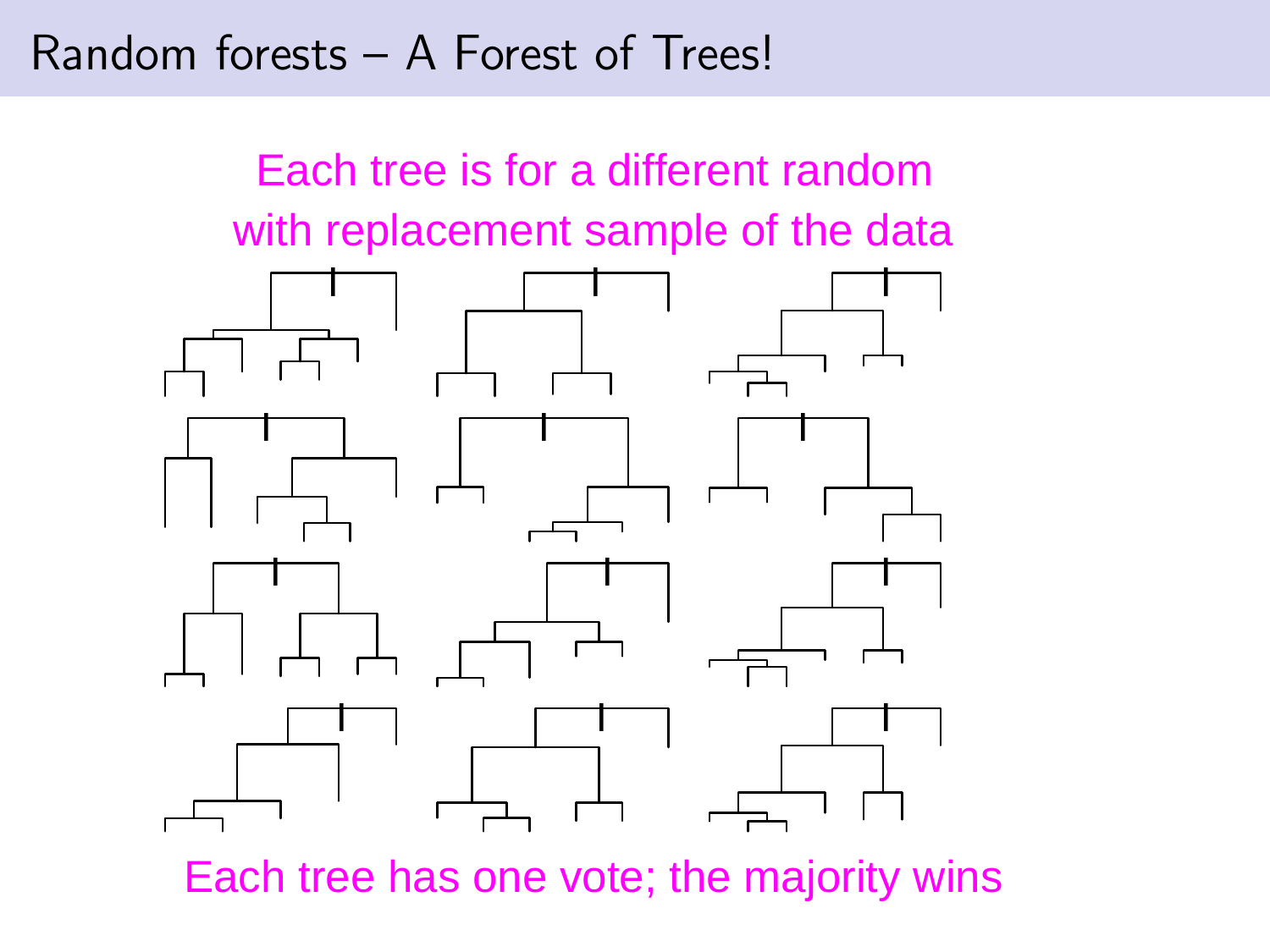# Data Mining in Practice

- $\blacktriangleright$  The data mining tradition is recent, from computer science
- $\triangleright$  Classification and clustering are the most common problems.
- $\blacktriangleright$  Favorite methods are trees and other new methods.
- $\triangleright$  Dependence in time or space is usually ignored.
- $\triangleright$  Prediction is usually the aim, not interpretation of model coefficients or other parameters
	- $\triangleright$  Where regression or other coefficients are of interest, data miners may be unaware of the traps.
- $\triangleright$  Often, there is extensive variable and/or model selection.
	- $\triangleright$  This brings a risk of finding spurious effects.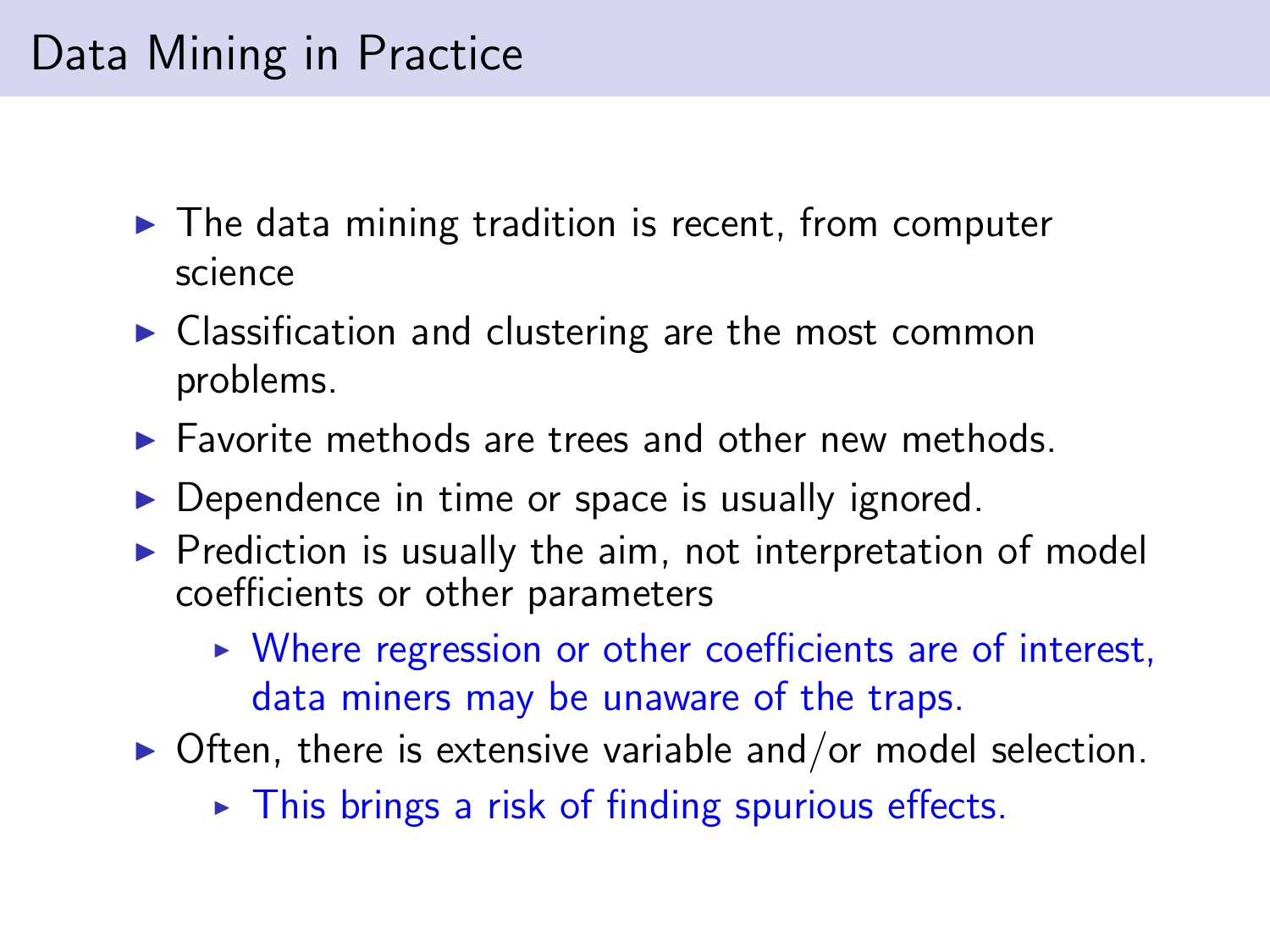# Ways to Think about Data Mining

- $\triangleright$  Data Mining is Exploratory Data Analysis with "muscle"? (Berk , 2006)
- $\triangleright$  Statistical Learning and Machine Learning are more theoretical versions of data mining?
- $\triangleright$  Analytics has become a popular name for applications in business and commerce.
- $\triangleright$  Several recent books have catchy invented titles, much like the names "Data Mining" and "Machine Learning"!
	- Ayres, I, 2006: Super Crunchers: Why Thinking-By-Numbers is the New Way to be Smart.
	- $\triangleright$  Baker, S, 2008: The Numerati.

**Homework Exercise:** Think of a new catchy title for a new book on data mining.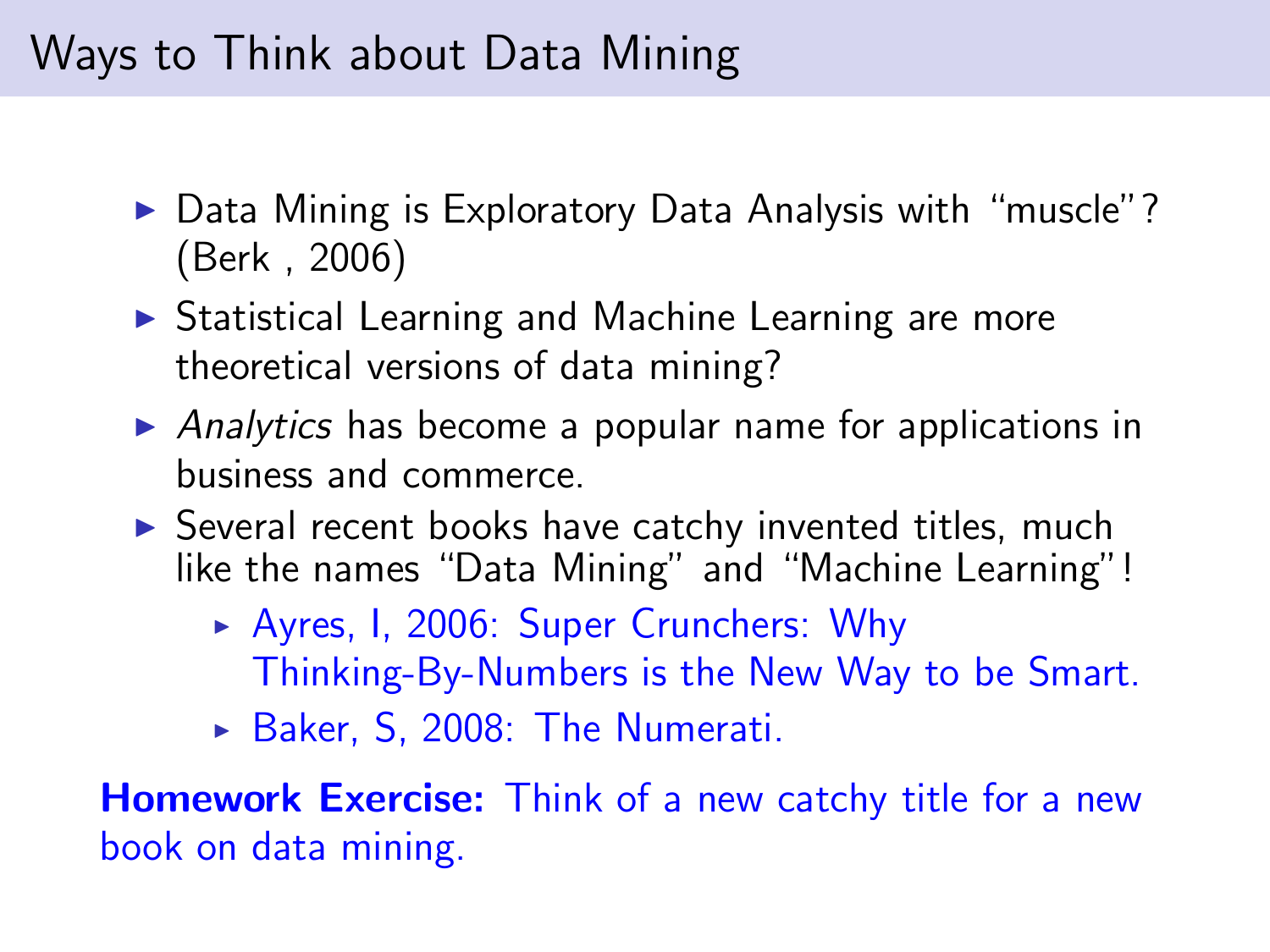- $\blacktriangleright$  The R project is the ideal platform for the analysis, graphics and software development activities of data miners and related areas
	- $\triangleright$  Weka, from the computer science community, is not in the same league as R.
	- $\triangleright$  Weka, and other such systems, quickly get incorporated into R!
- $\triangleright$  Note the *rattle* Graphical User Interface (GUI) for data mining applications. (developer: JM's colleague Graham Williams).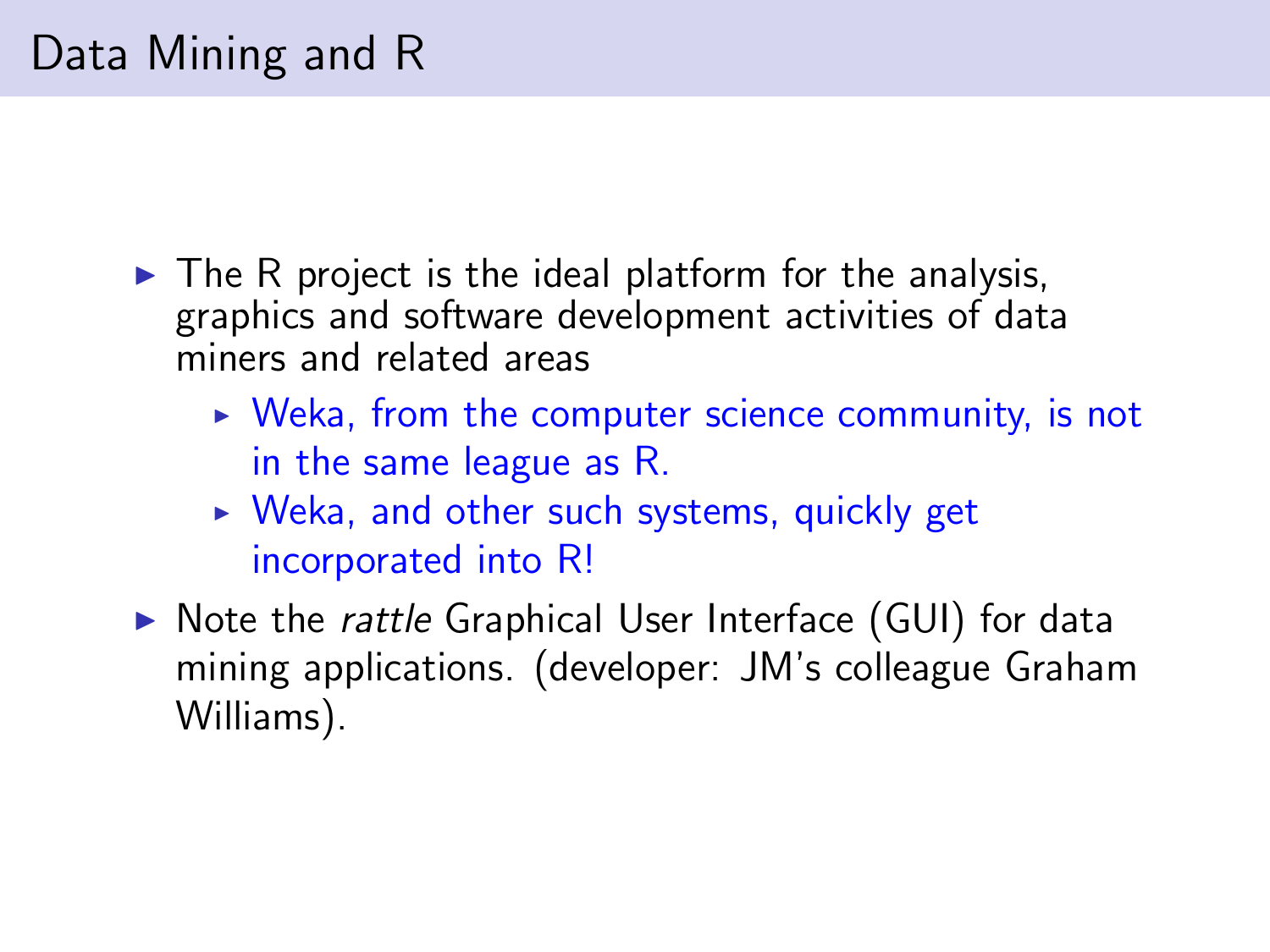# Common Methods for Assessing Accuracy

- $\blacktriangleright$  Training/Test, with a random split of the available data
	- $\triangleright$  Do not use the test data for tuning or variable selection (this is a form of cheating!)
- $\triangleright$  Cross-validation a clever use of the training/test idea
	- $\triangleright$  NB: Repeat tuning etc at each training/test split.
- $\triangleright$  Bootstrap approaches (built into random forests)
- $\blacktriangleright$  Theoretical error estimates
	- $\triangleright$  Error estimates are rarely available that account for tuning and/or variable selection effects.

#### Punchlines

- $\triangleright$  Be clear how error estimates were obtained
- $\triangleright$  Give error estimates that do not cheat!

### Key Problem with All the Above Methods: Model is developed (for example) on 2008 data Model will be applied in 2009.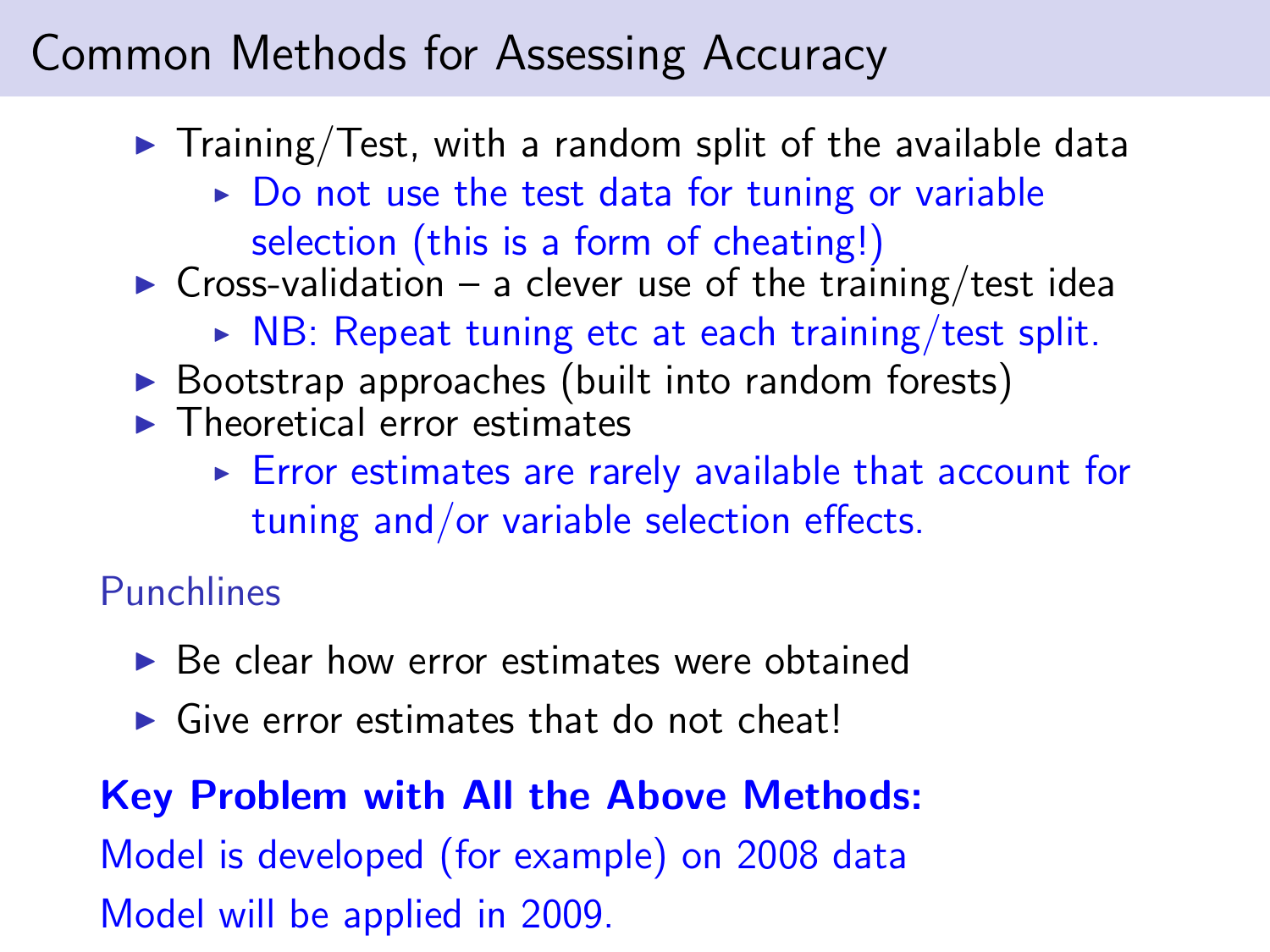- $\triangleright$  Example: Use default rates for past loan applicants to predict next year's default rates.
	- $\triangleright$  Academic papers rarely hint that accuracy will be reduced because conditions will be different.
- $\blacktriangleright$  There is very little public data that can be used to test how methods perform on target populations that differ somewhat (e.g., later in time) from the source population.

One answer: Update models continuously.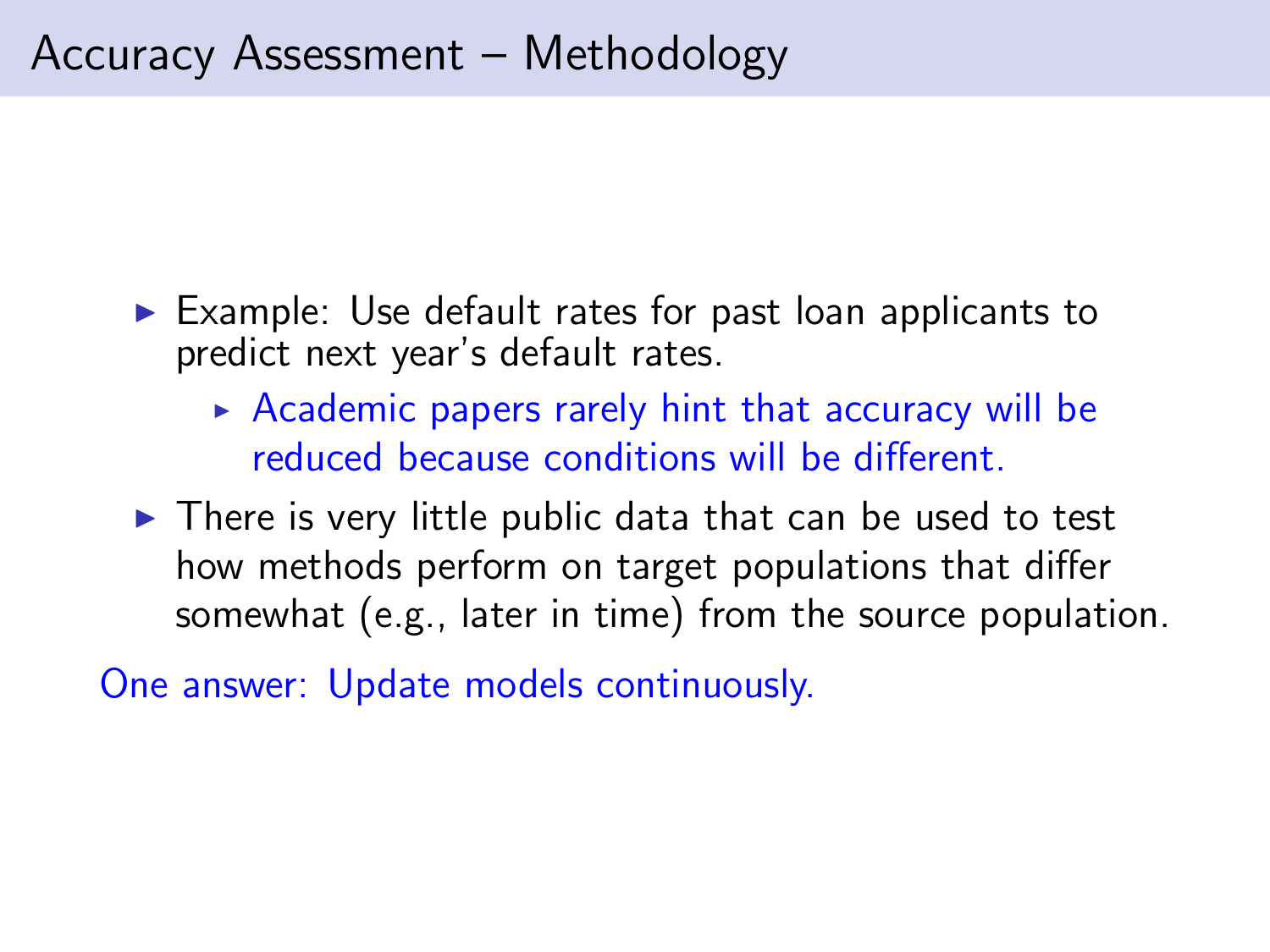### An Example – the Forensic Glass Dataset

The random forest algorithm gave a rule for predicting the type of any new piece of glass. For glass sourced from the same "population", here is how the rule will perform.

|                                                     | WinF | WinNF |               | Veh Con | Tabl | Head | CE <sup>2</sup> |  |
|-----------------------------------------------------|------|-------|---------------|---------|------|------|-----------------|--|
| WinF (70)                                           | 63   | 6     | 1             |         |      |      | 0.10            |  |
| WinNF $(76)$                                        | 11   | 59    | 1             | 2       | 2    |      | 0.22            |  |
| Veh (17)                                            | 6    | 4     | 7             | 0       | 0    |      | 0.59            |  |
| Con $(13)$                                          |      | 2     | 0             | 10      | 0    |      | 0.23            |  |
| Tabl $(9)$                                          |      | 2     | 0             | 0       |      |      | 0.22            |  |
| Head $(29)$                                         |      | 3     | 0             | O       | 0    | 25   | 0.14            |  |
| The data consist of 214 rows $\times$ 10 columns.   |      |       |               |         |      |      |                 |  |
| $WinNF = Window non-float$<br>$WinF = Window$ float |      |       |               |         |      |      |                 |  |
| $Veh = Vehicle$ window $Con =$ Containers           |      |       |               |         |      |      |                 |  |
| $Tabl = Tableware$                                  |      |       | $Head = Head$ |         |      |      |                 |  |

 $2$ Classification Error Rate (cross-validation)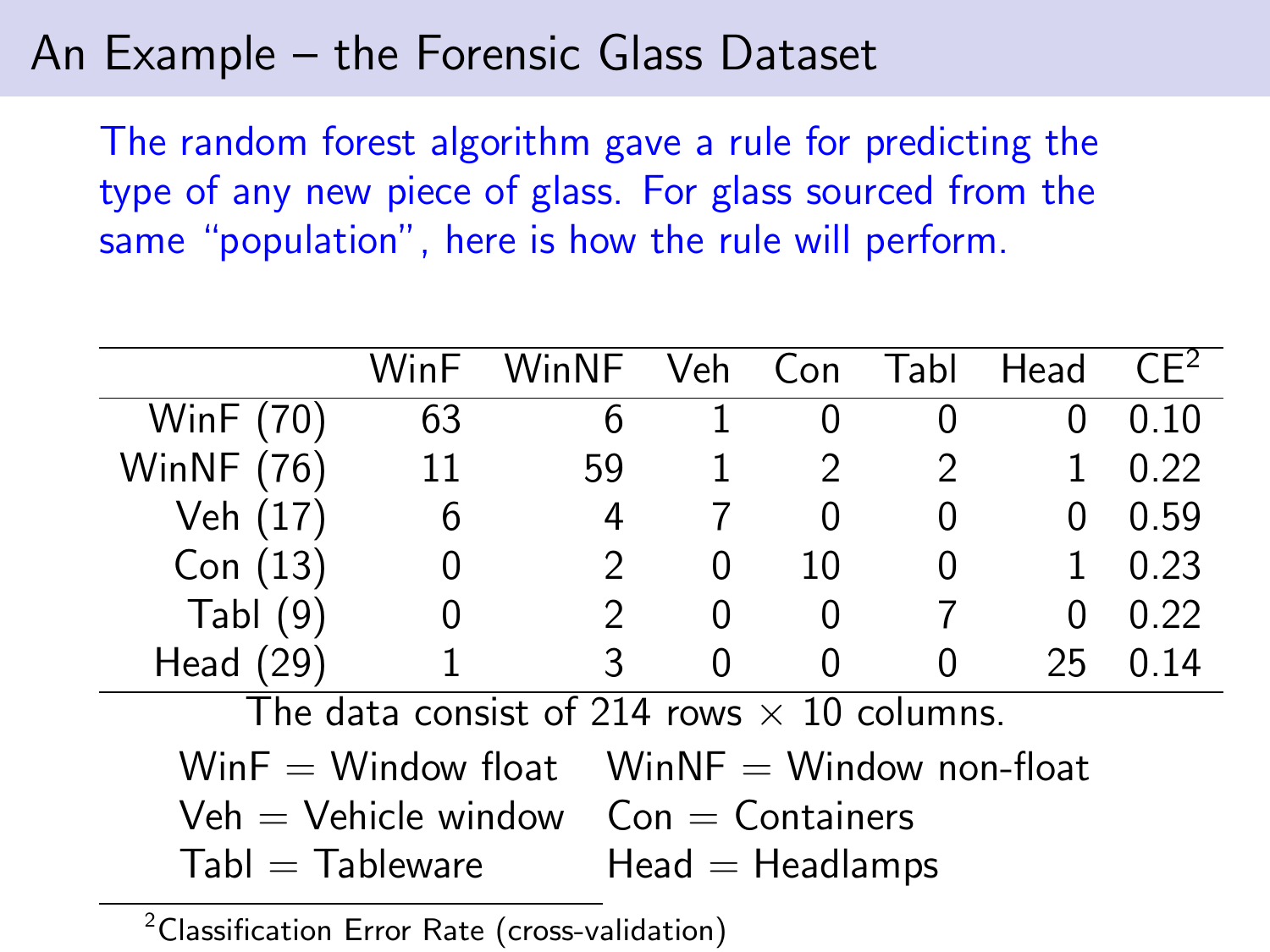### Questions, Questions, Questions, . . .

- $\blacktriangleright$  How/when were data generated? (1987)
- $\triangleright$  Do the samples truly represent the various categories of glass? (To make this judgement, we need to know how data were obtained.)
- $\triangleright$  Are they relevant to current forensic use? (Glass manufacturing processes and materials have changed since 1987.)
- $\triangleright$  What are the prior probabilities? (Would you expect to find headlamp glass on the suspect's clothing?)

These 1987 data are not a good basis for judgements about glass fragments found, in 2008, on a suspect's clothing.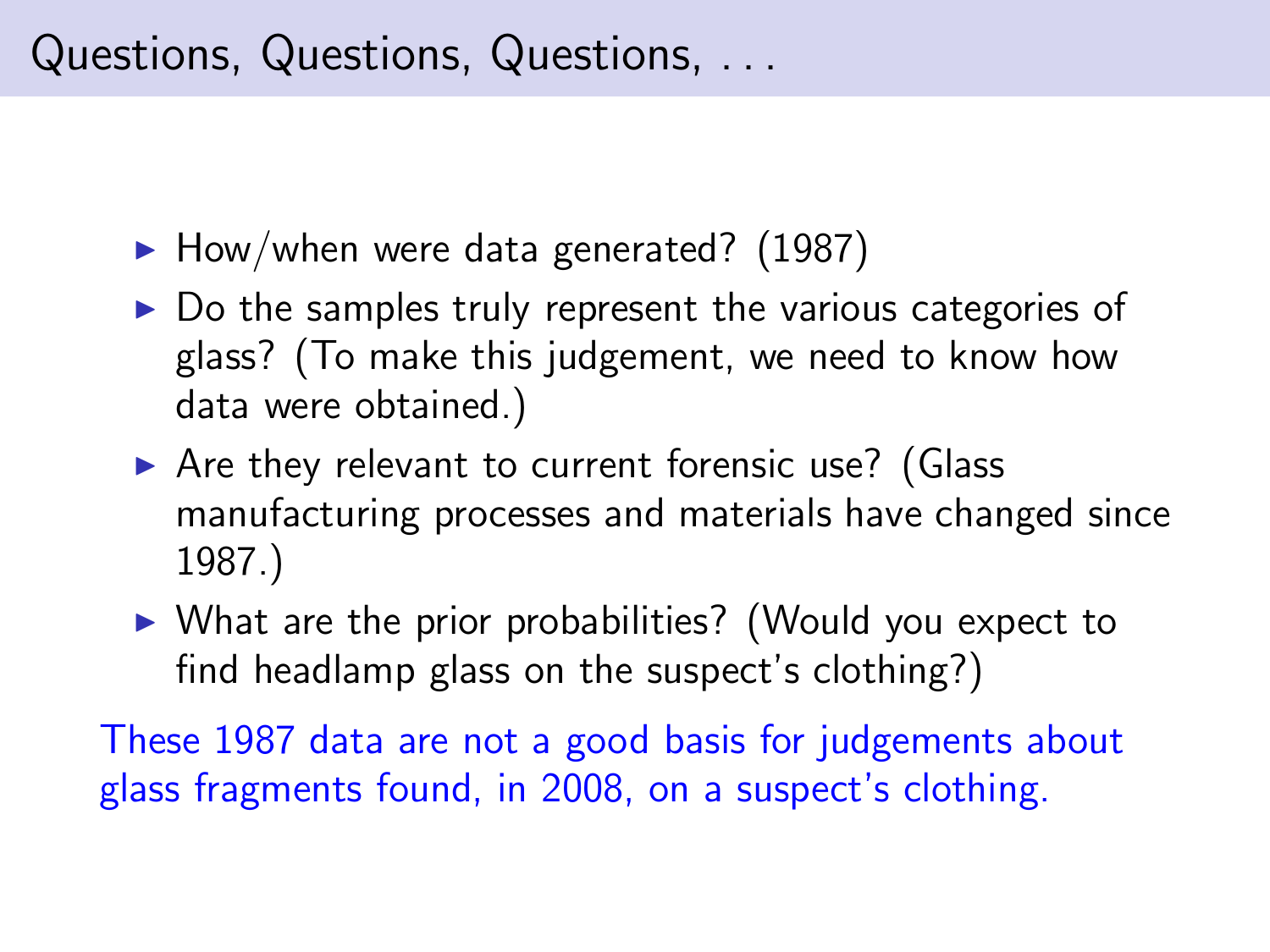- $\triangleright$  Data can be large in bulk, but contain a small number of independent items of information,
	- $\triangleright$  e.g., a days's temperatures, collected at millisecond intervals.
- $\triangleright$  Beware of increased risks of detection of spurious effects.
- $\triangleright$  Graphics often requires care (points overlap too much).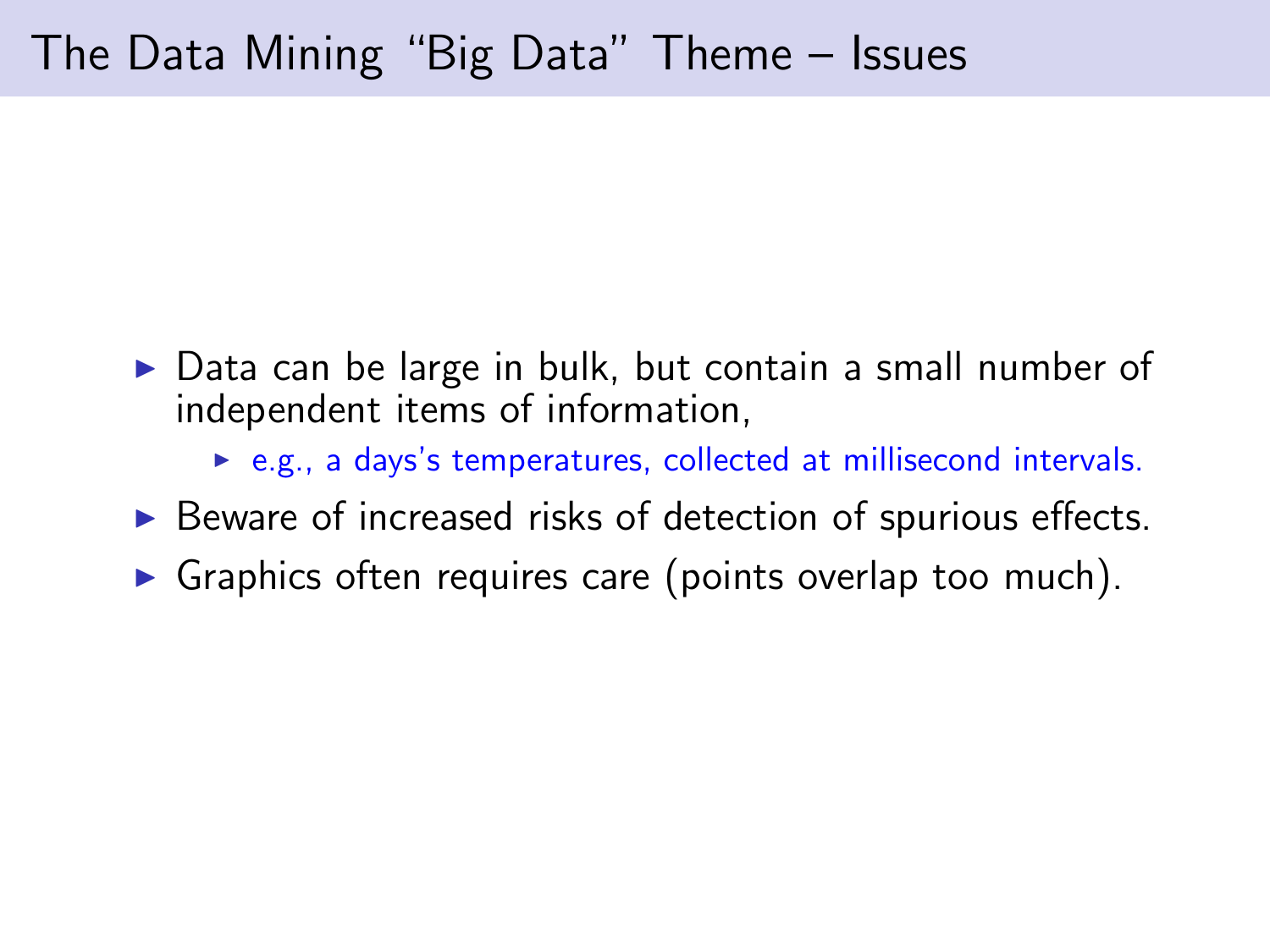- $\triangleright$  Which are the difficult points?
- $\triangleright$  Some points may be mislabeled (faulty medical diagnosis?)
- $\triangleright$  Improvement of classification accuracy is a useful goal only if misclassified points are in principle classifiable.

What if points are not well represented in 2-D? Cunning is needed!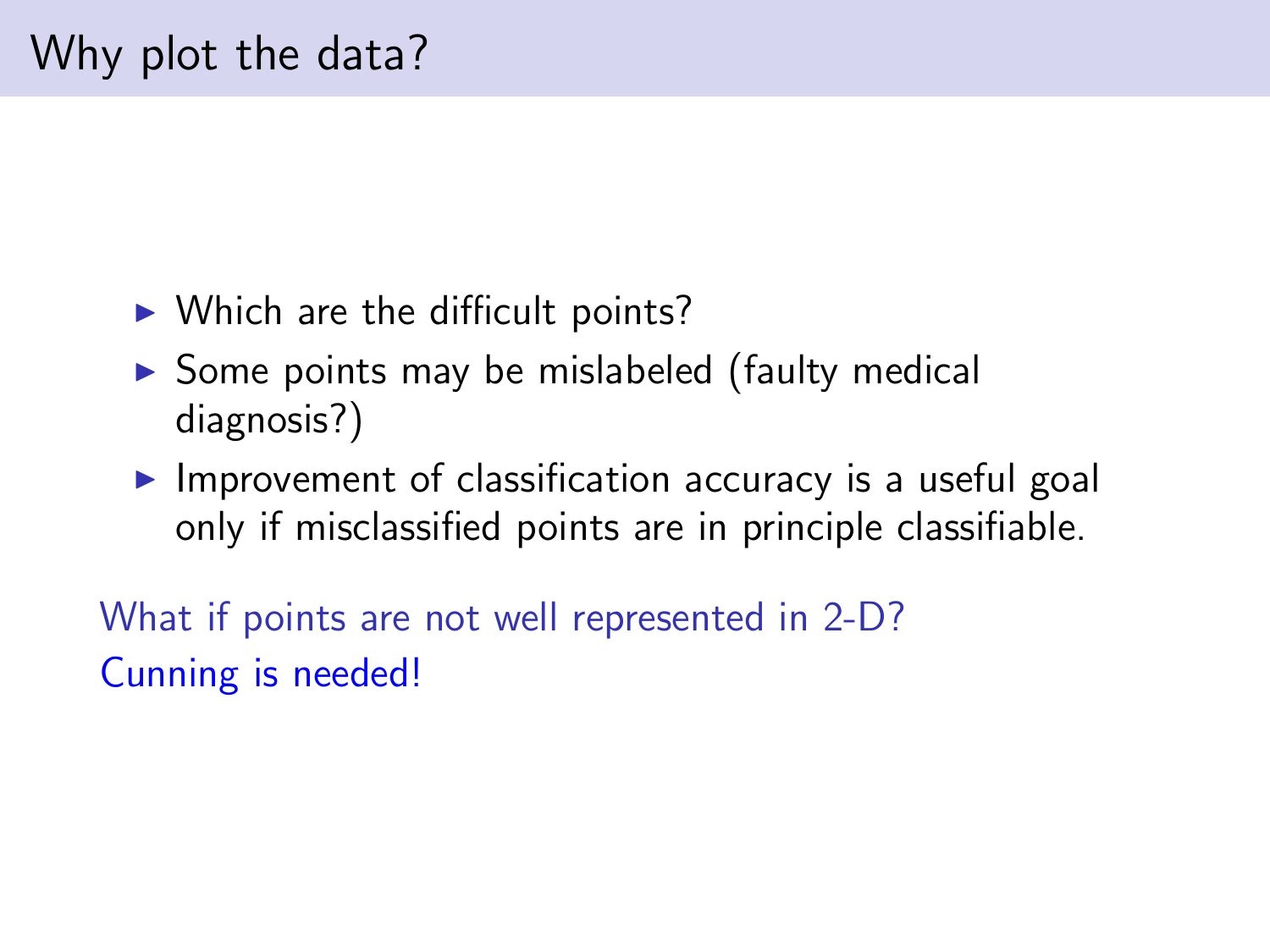# Methodologies for Low-Dimensional Representations

- $\blacktriangleright$  From linear discriminant analysis, use the first two or three sets of scores
- $\blacktriangleright$  Random forests yields proximities, from which relative distances can be derived.

Use semi-metric or non-metric multidimensional scaling (MDS) to obtain a representation in 2 or 3 dimensions. The MASS package has sammon() (semi-metric) and isoMDS() (non-metric) MDS.

The next two slides give alternative two-dimensional views of the forensic glass data, the first using linear discriminant scores, and the second based on the random forest results. $3$ 

 $3$ Code for these graphs will be placed on JM's webpage.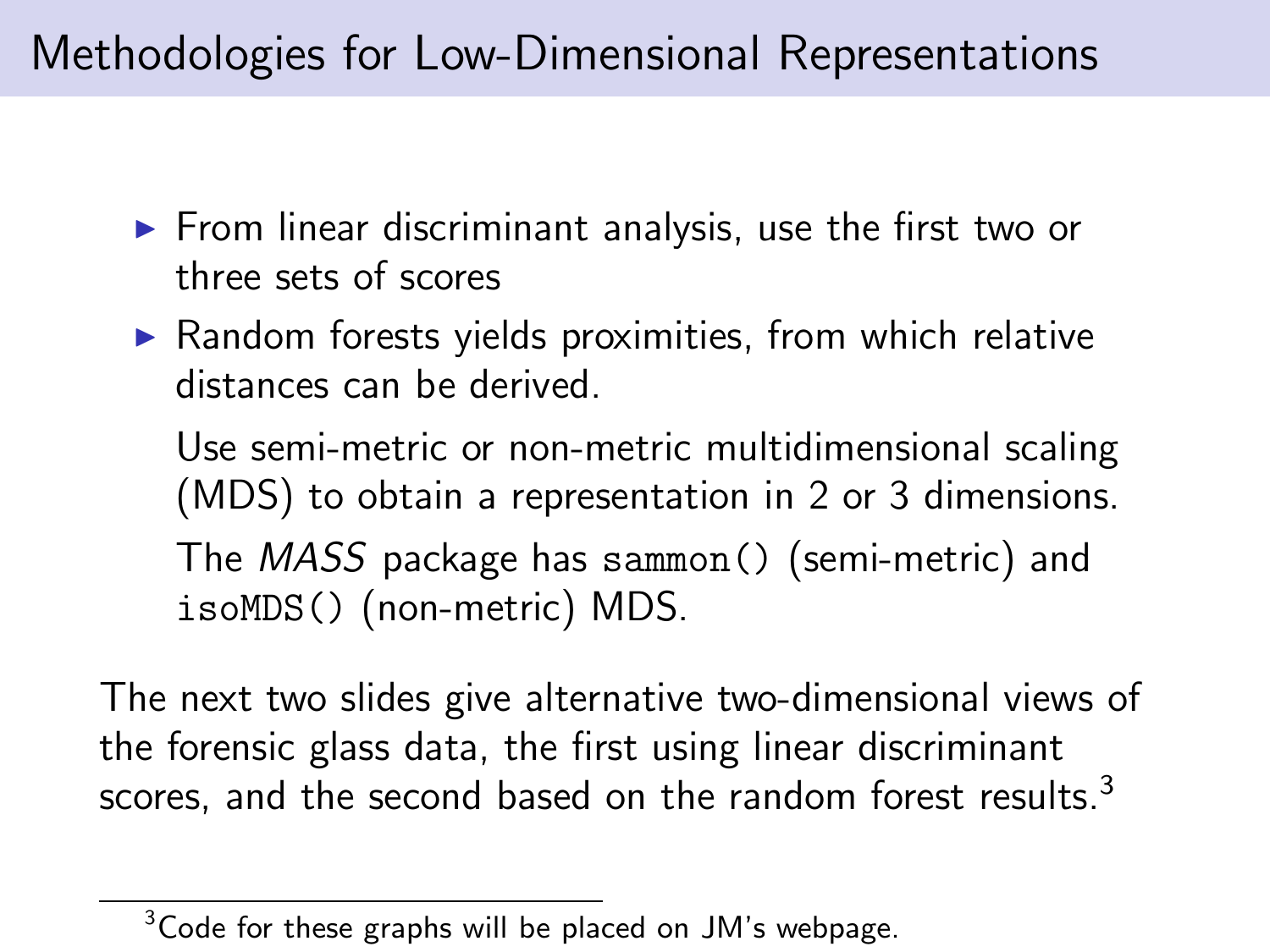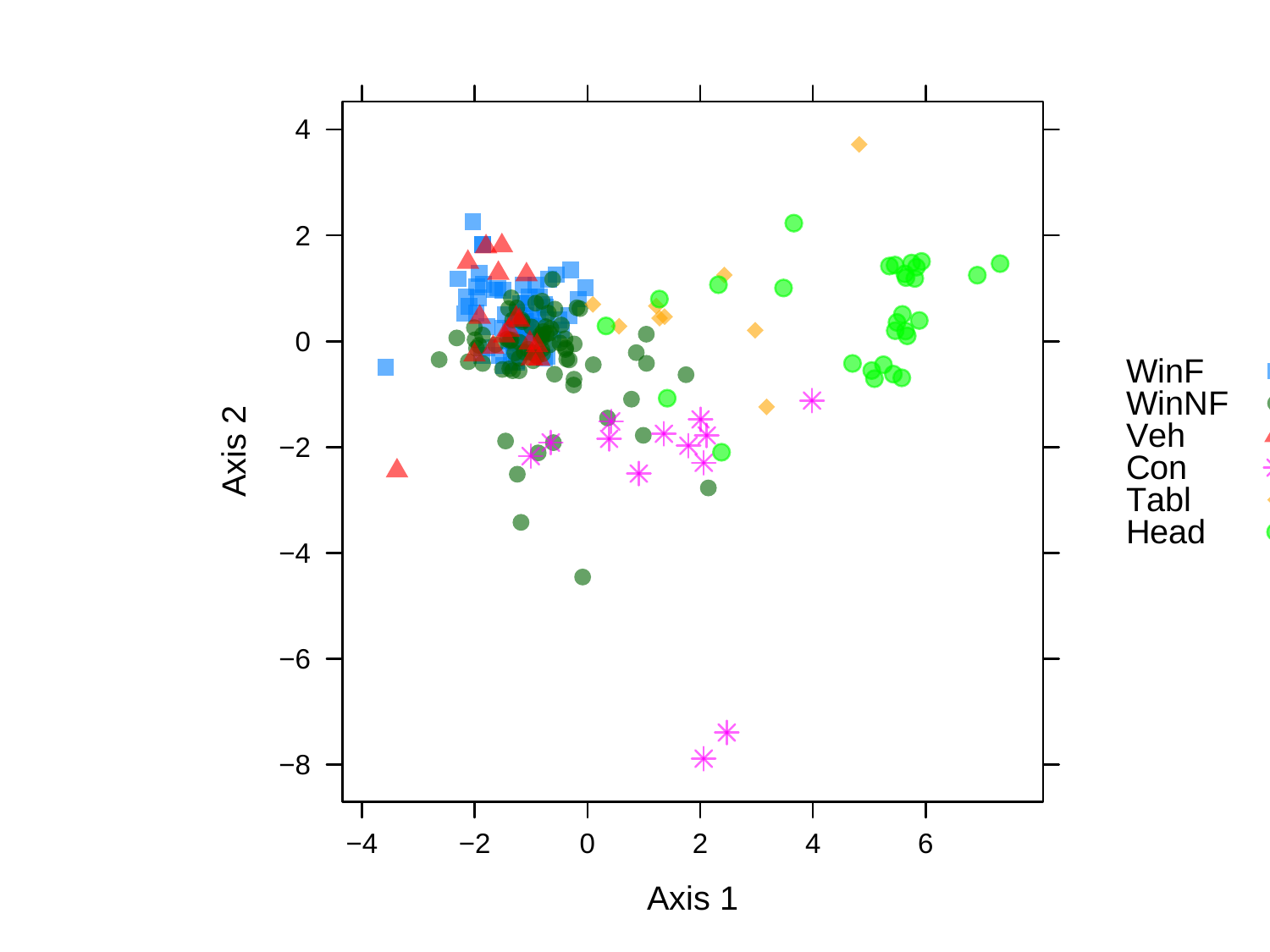

**Distances were from random forest proximities**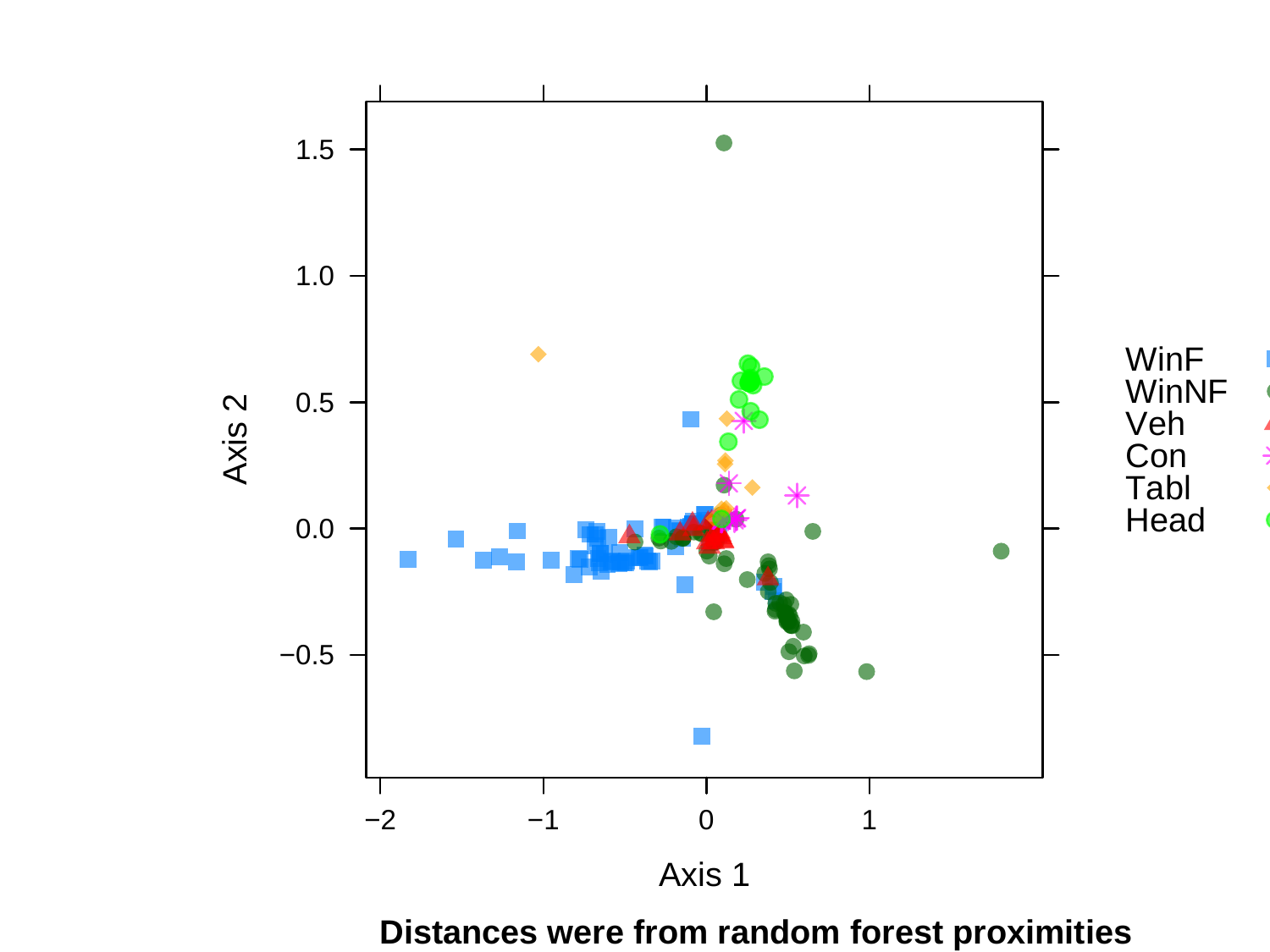### Advice to Would-be Data Miners – the Technology

Four classification methods may be enough as a start

- $\triangleright$  Use linear discriminant analysis (1da() in the MASS package) as a preferred simple method. The first two sets of discriminant scores allow a simple graphical summary.
- $\triangleright$  Quadratic discriminant analysis (qda() in the MASS package) can perform excellently, if the pattern of scatter is different in the different groups.
- $\triangleright$  Random forests (randomForest() in the randomForest package) can be used in a highly automatic way, does not overfit with respect to the source data, and will often outperform or equal all other common methods.
- $\triangleright$  Where complicated (but perhaps clearly defined) boundaries separate the groups, SVMs (svm() in the e1071 package) may perform well.

Getting the science right is more important than finding the true and only best algorithm! (There is no such thing!)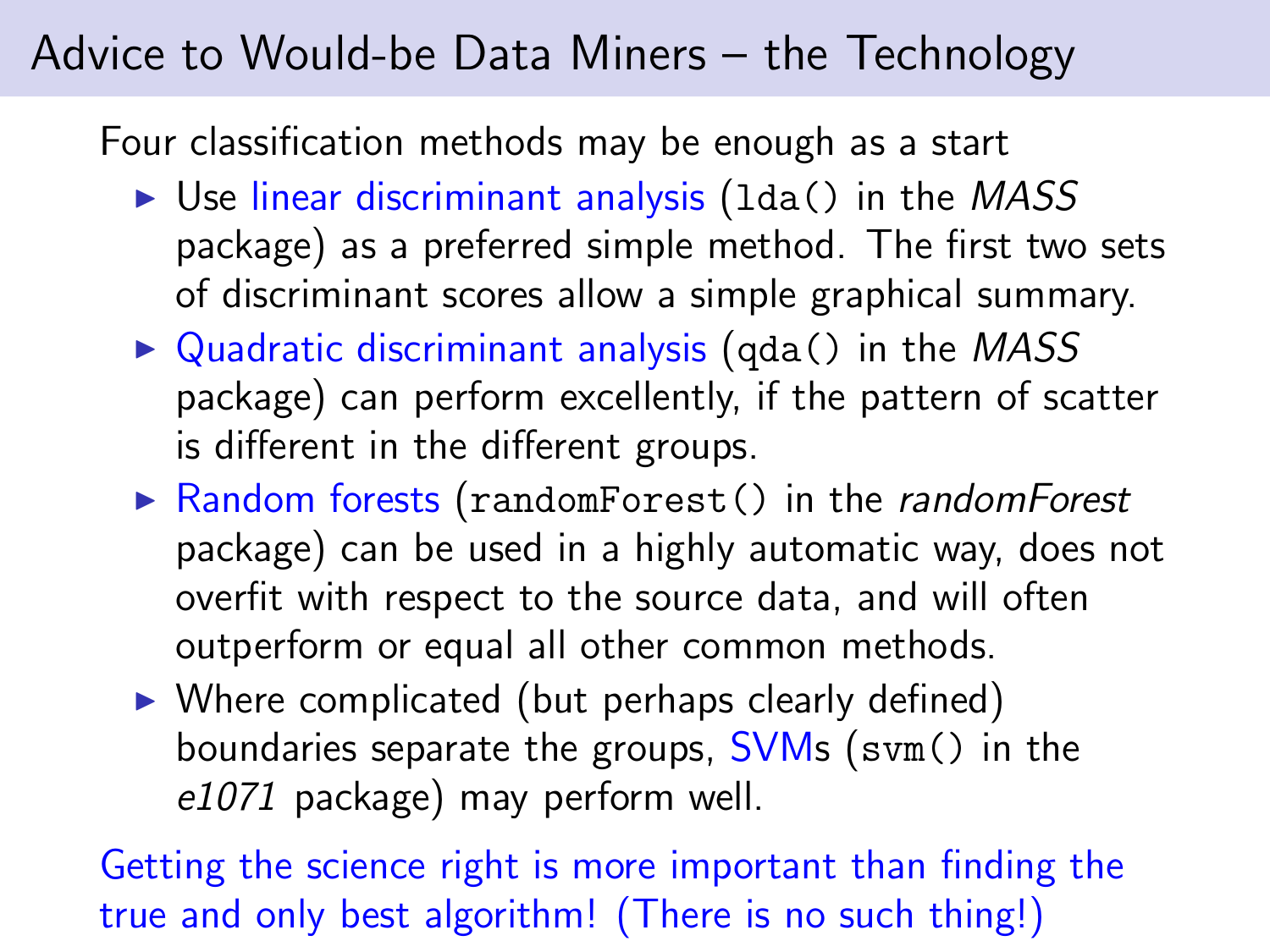### But surely all this stuff can be automated?

Advice often credited to Einstein is: "Simplify as much as possible, but not more!"

In the context of data analysis, good advice is: "Automate as much as possible, but not more!"

Many researchers are working on automation within R, or based on R.

The reality is that the extravagant promises of the early years of computing are still a long way from fulfilment:

1965, H. A. Simon: "Machines will be capable, within twenty years, of doing any work a man can do" !!!

Think about what automation has achieved in the aircraft industry, and the effort it required!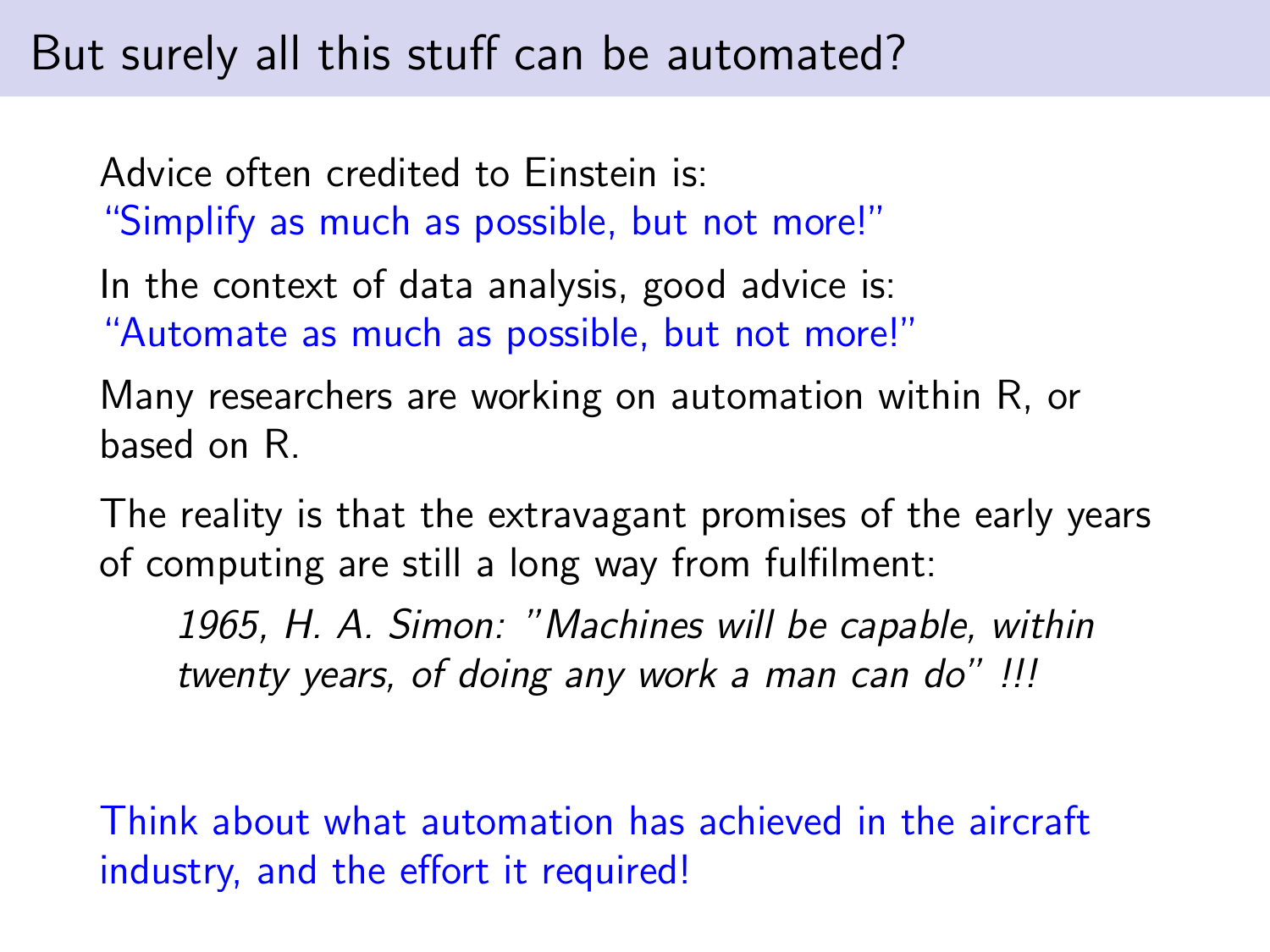#### Analytics on autopilot?



"...analytical urban legends ..." (D & H)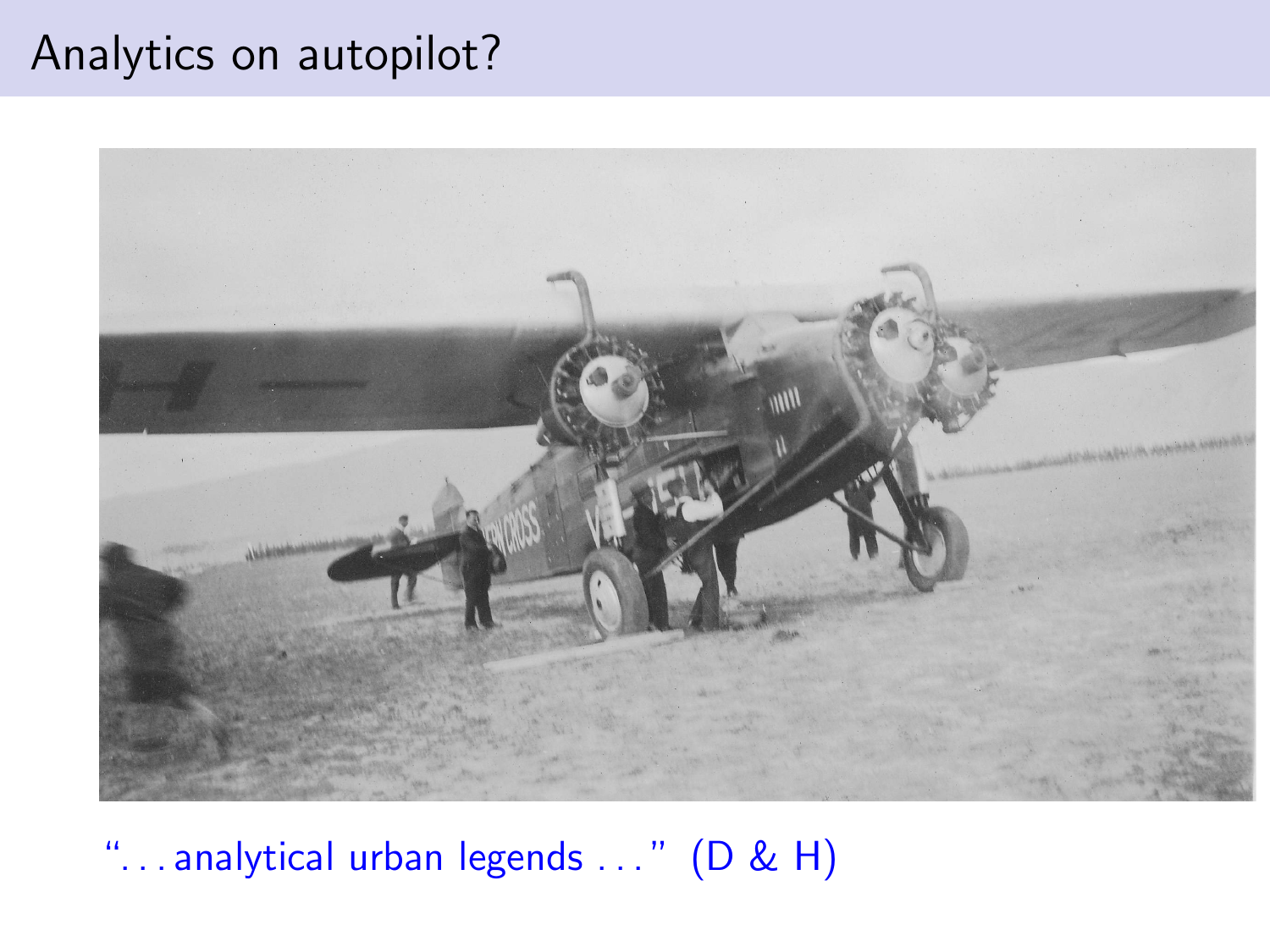#### Sometimes, autopilot can work and is the only way!



. . . but there is a massive setup and running cost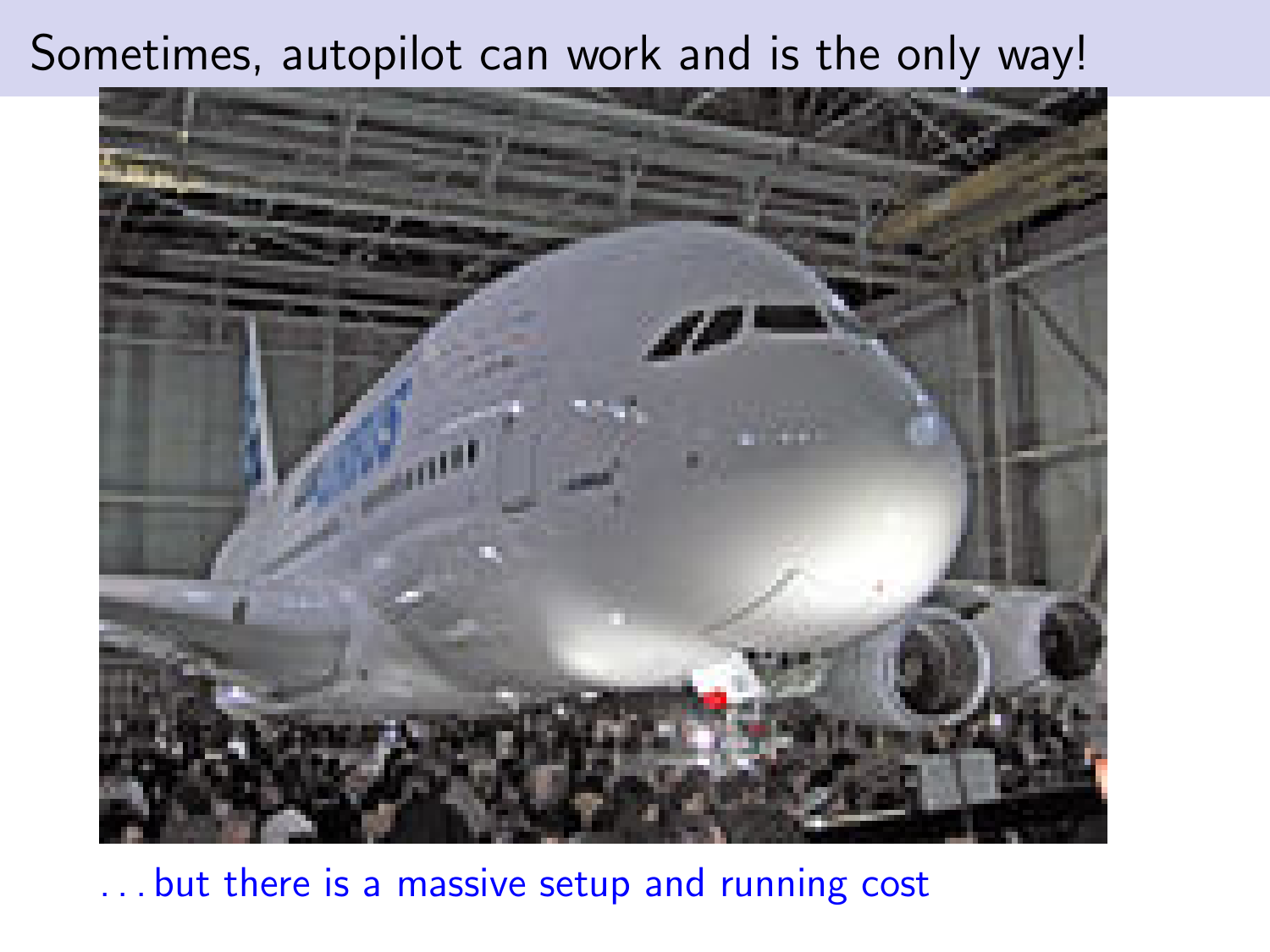Even with the best modern software, it is hard work to do data analysis well.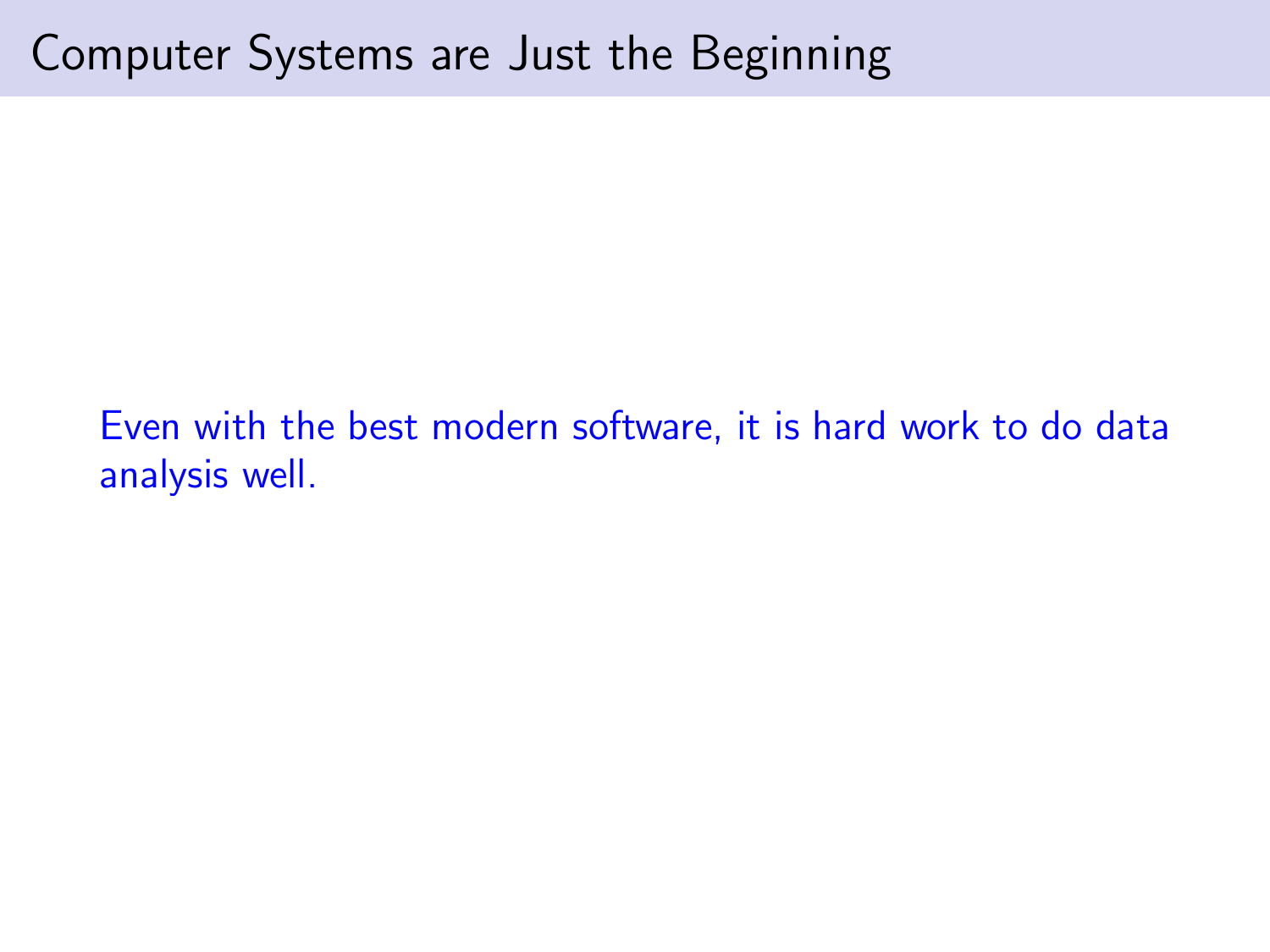Berk, R. 2008. Statistical Learning from a Regression Perspective.

[Berk's extensive insightful commentary injects much needed statistical perspectives into the discussion of data mining.]

Maindonald, J.H. 2006. Data Mining Methodological Weaknesses and Suggested Fixes. Proceedings of Australasian Data Mining Conference (Aus06)'<sup>4</sup>

Maindonald, J. H. and Braun, W. J. 2007. Data Analysis and Graphics Using  $R - An$  Example-Based Approach.  $2^{nd}$ edition, Cambridge University Press.<sup>5</sup> [Statistics, with a slight data mining flavor.]

 $^4$ <http://www.maths.anu.edu.au/~johnm/dm/ausdm06/ausdm06-jm.pdf> and <http://wwwmaths.anu.edu.au/~johnm/dm/ausdm06/ohp-ausdm06.pdf> 5 <http://www.maths.anu.edu.au/~johnm/r-book.html>